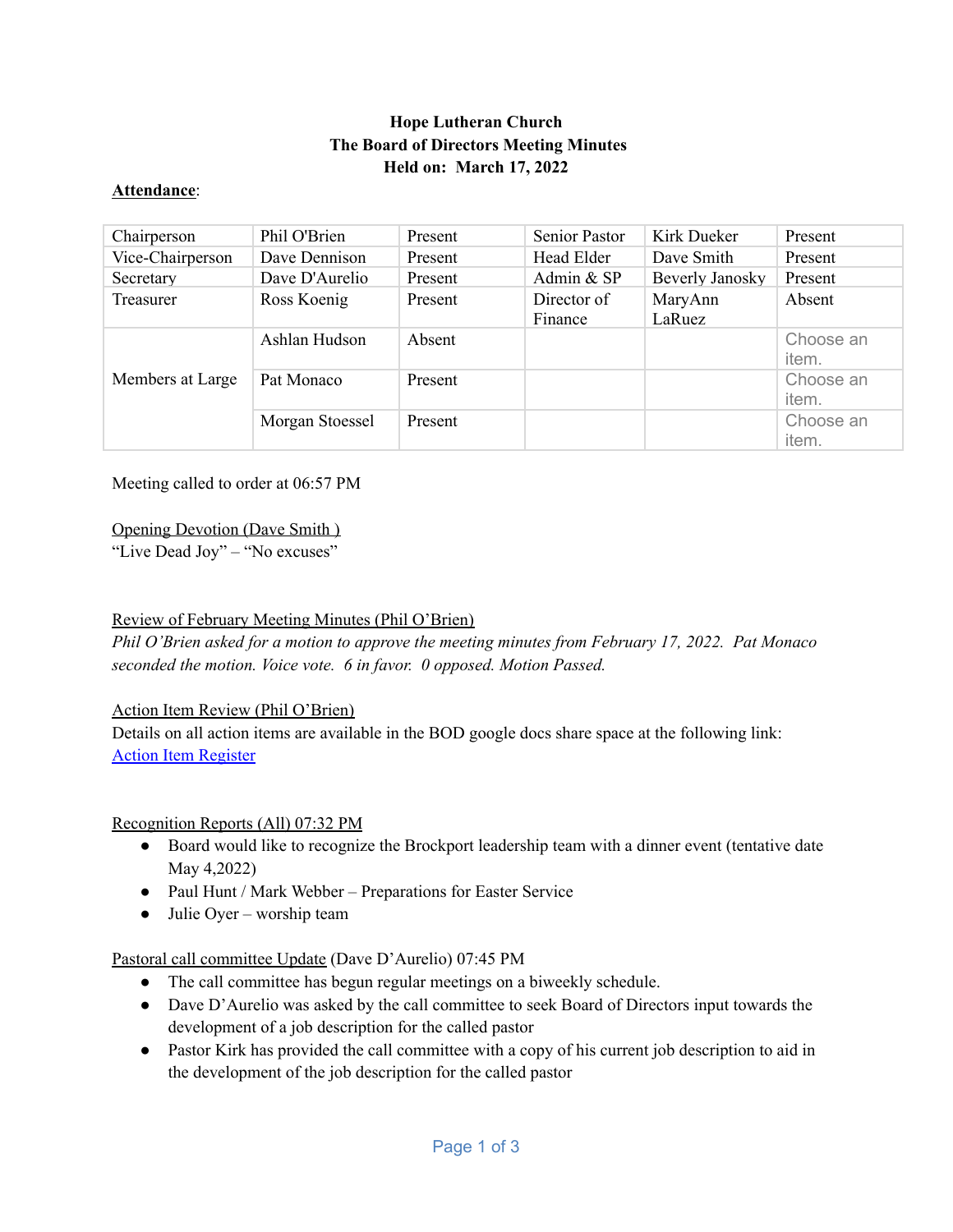● Dave D'Aurelio took an action item to make a copy of Pastor Kirk's current job description available to the Board of Directors for review and comments that will serve as input to the call committee in developing a job description for the called pastor.

### Action (ID: AI-2022-007619) - Assigned to: Dave D'Aurelio

Make a copy of Pastor Kirk's job description available to the Board of Directors on the Google drive

# 2020 Vision Update (Pastor Kirk) 07:59 PM

- Worship attendance trending slowly up again
- Youth ministry is rebuilding and slowly growing again
- Good meeting held w/ Jericho Road in buffalo
- Pastor Kirk met with Greece Rotary to give overview of Center for Hope
- Pat Monaco will be acting as a liaison to Greece Schools
- Brockport Grand Opening on schedule for Easter Sunday
- Emphasis on discipleship How to train our congregation on sharing our faith

Lay and Pastoral Delegates to the LCMS Eastern District (Phil O'Brien) - Introduced at 08:09 PM Josie Ziervogel has agreed to serve as our LCMS eastern district lay delegate Pastor Larry has agreed to be our pastoral delegate

Phil O'Brien moved to approve the names for lay delegate and pastoral delegate Ross Koenig seconded the motion. Voice vote taken. 6 votes in favor, 0 votes opposed, 0 abstentions. Motion passed at 08:11 PM.

### HR/Staff Report (Bev) 07:20 PM

- Worship director job has been posted. Applications are being received. Will be building a list of candidates for further screening
- Noah Dueker (IT assistant) has stepped down. Jason Christopher's son, Lucas, will be taking over the position as a volunteer
- Rate review proposal: Up to \$30 K allocated for raises (\$25K) and performance-based bonuses (\$5K) (2.7% on average). Raises would be effective 4/1/2022

Phil O'Brien moved to approve the plan for raises and bonuses to be effective 1 April 2022 Pat Monaco seconded the motion.

Voice vote taken.

6 votes in favor, 0 votes opposed, 0 abstentions. Motion passed at 07:27 PM.

• Brockport campus –  $B\&G$  team working hard on renovations – coming along well. Plans for grand opening are on track